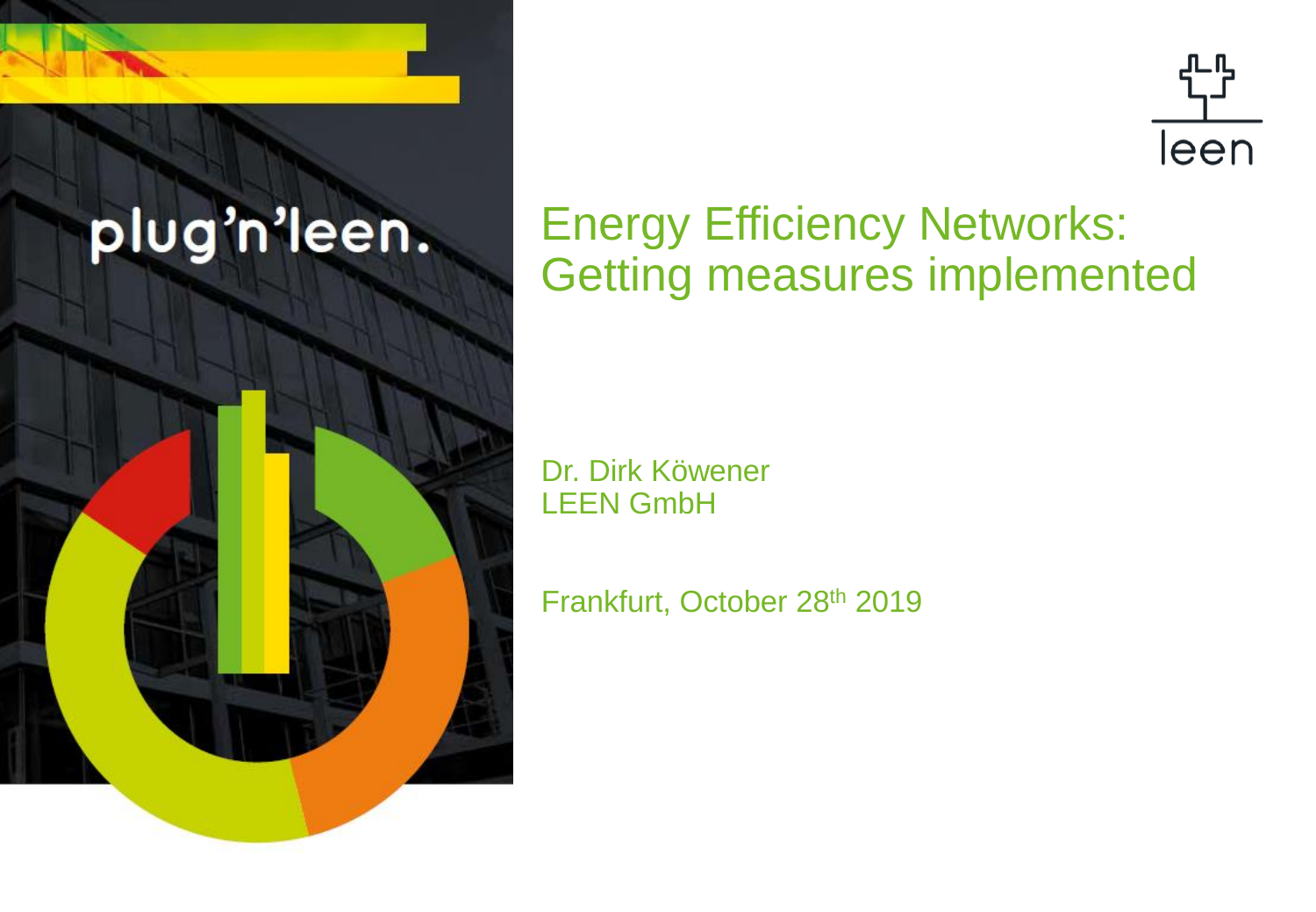#### LEEN GmbH

- Founded 2009 (spin off of Fraunhofer society)
- **10 employees**
- Three business areas
	- **International projects on energy efficiency networks:** Ukraine, Jordan, Nigeria, Tunisia, China, Balkan region …
	- **Energy management software leenize**
	- **Services and support for leenize**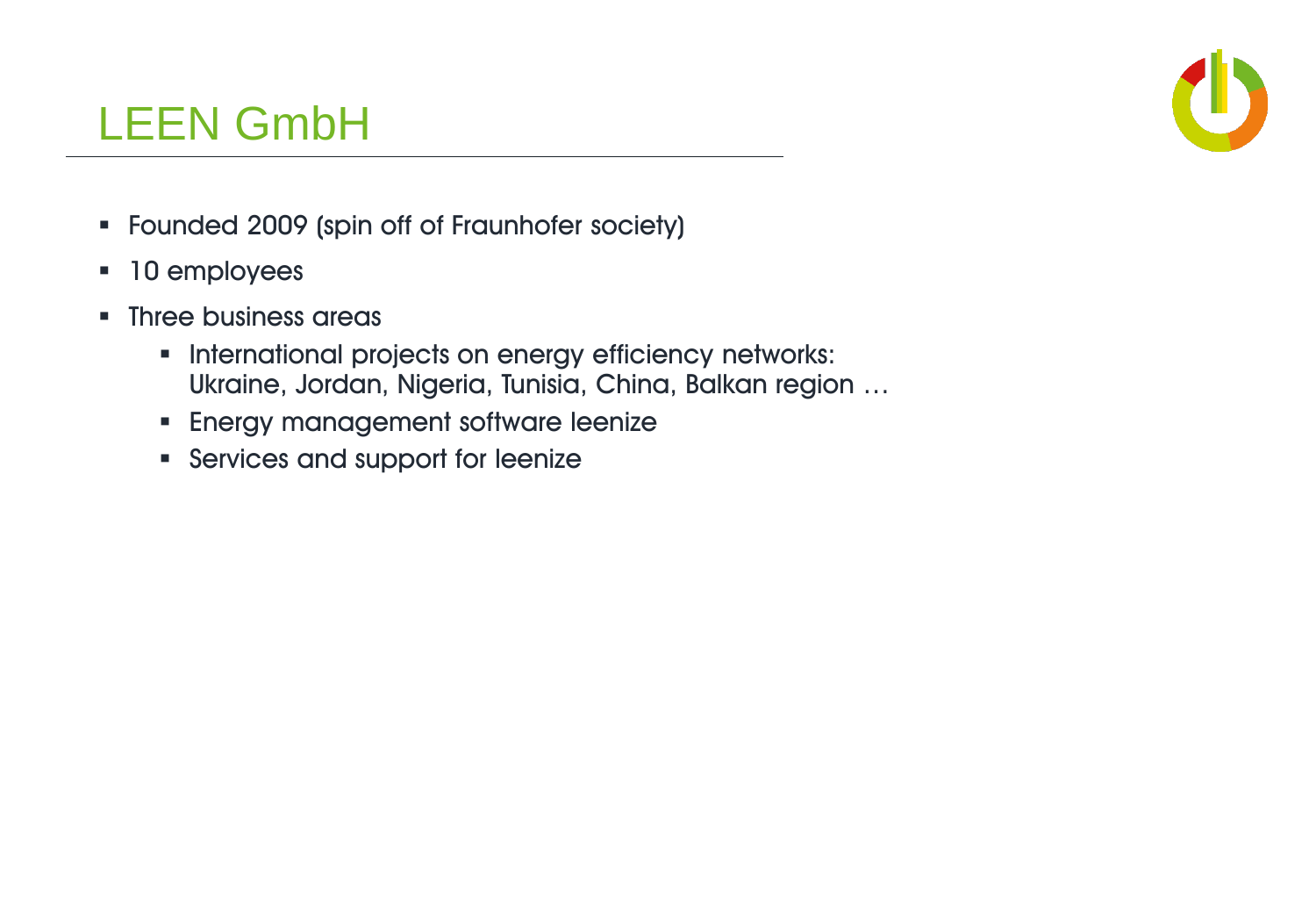

- Audit: Identifying and evaluating energy efficiency measures (if required: according to ISO 50001)
	- **EXECONSUMPTION AND COST STRUCTURE**
	- **IDENTIFICATE:** Identification of measures and profitability evaluation
- Networks: Experience exchange with other participants to get measures implemented effectively
	- **F** Team building process
	- **Exchange experience and know how**
	- $\blacksquare$  Learn from each other
	- Practical examples regarding implementation of measures
- $\Rightarrow$  Increased implementation of **profitable** measures by more than factor 2 (Germany)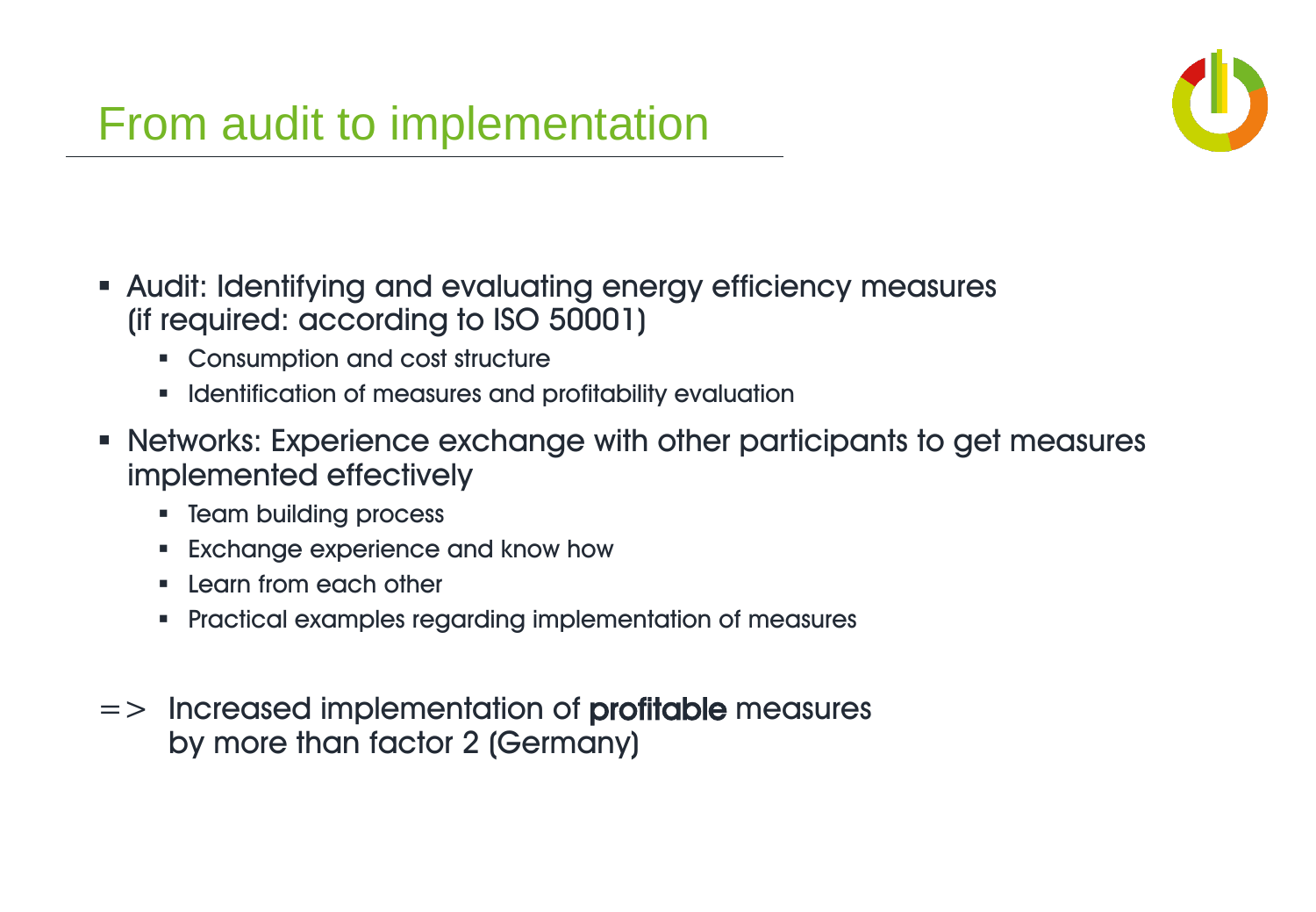## Typical network types





Regional **Sectoral (including in-house)** 



Typical cases: Industry Typical cases: Service sector, Industry in-house only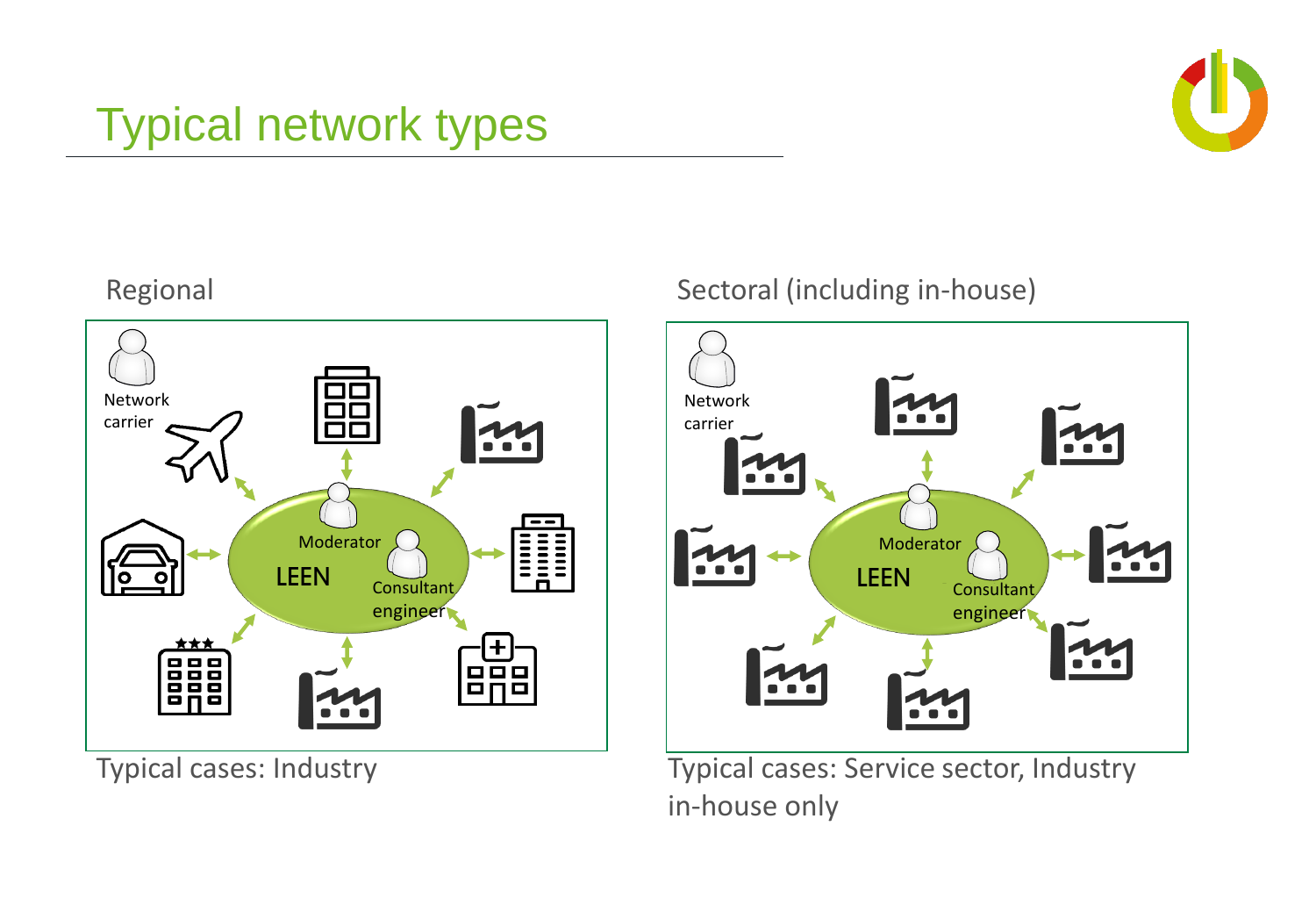

#### Network carrier

- **Organizes the network (contracts)**
- Offers organizational support for moderator and consultant engineer
- Potential network carriers: SON, Universities, NGOs, Energy Conversation Center

#### Consultant engineer

- Conducts energy audit, if a participant has not yet one (if necessary in accordance to ISO 50001)
- Conducts the monitoring to document the effects of implemented measures
- Supports the network with technical expertise

#### **Moderator**

- **Prepares and conducts network meetings**
- **Example 1 Leads the team building process**
- **Supports the network carrier in public relation**
- Potential moderators: SON, Universities, NGOs, Energy Conversation Center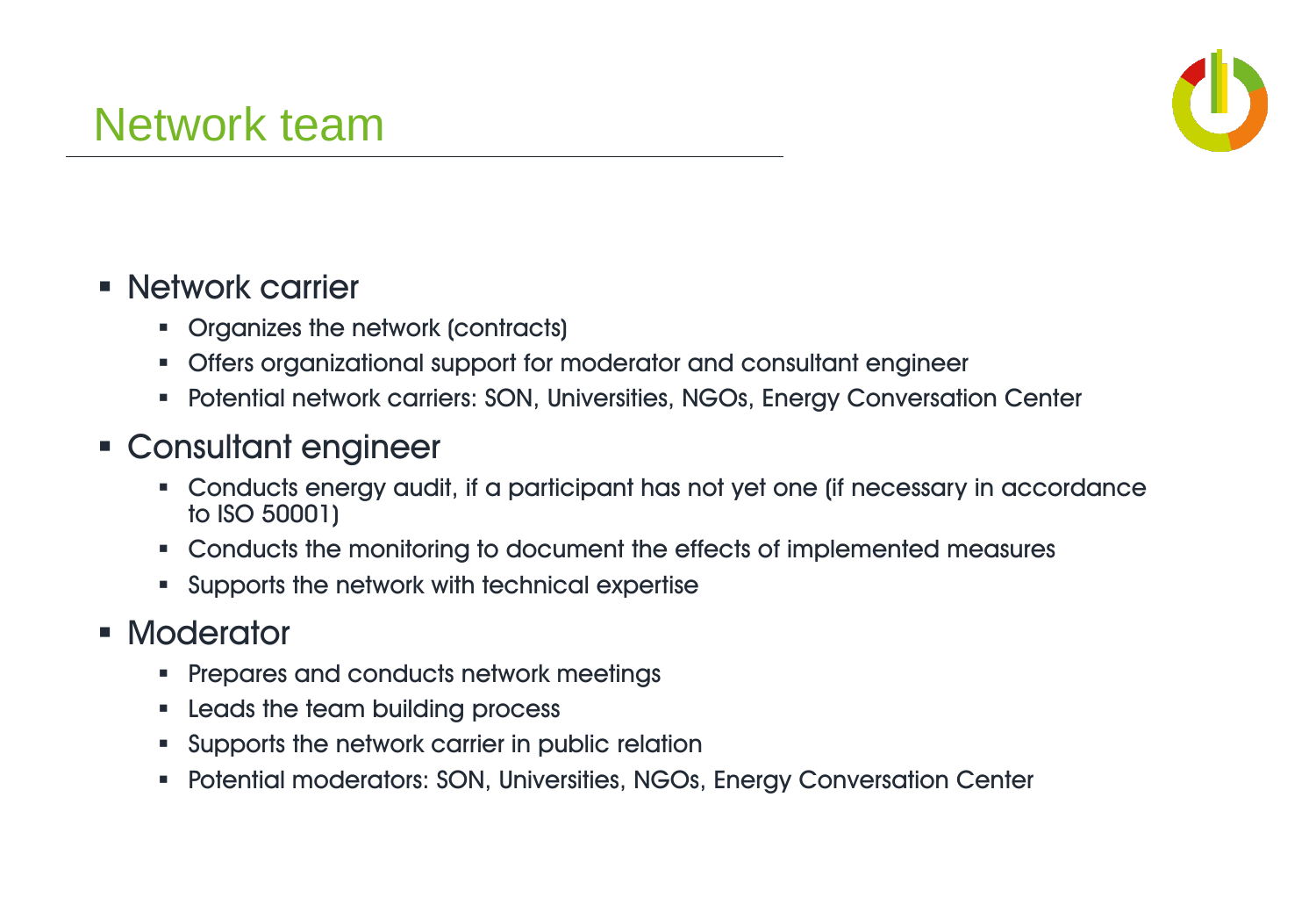### Advantages to participate in a network



- Audit: identify optimum investment options
- Network meetings: use the whole know how pool of the network to implement measures more easy and faster
- Avoid expensive repetitive learning by doing (on your own)
- Reduce the risk of decision failures
- All in all: Participating in a LEEN is a means to earn money with efficiency.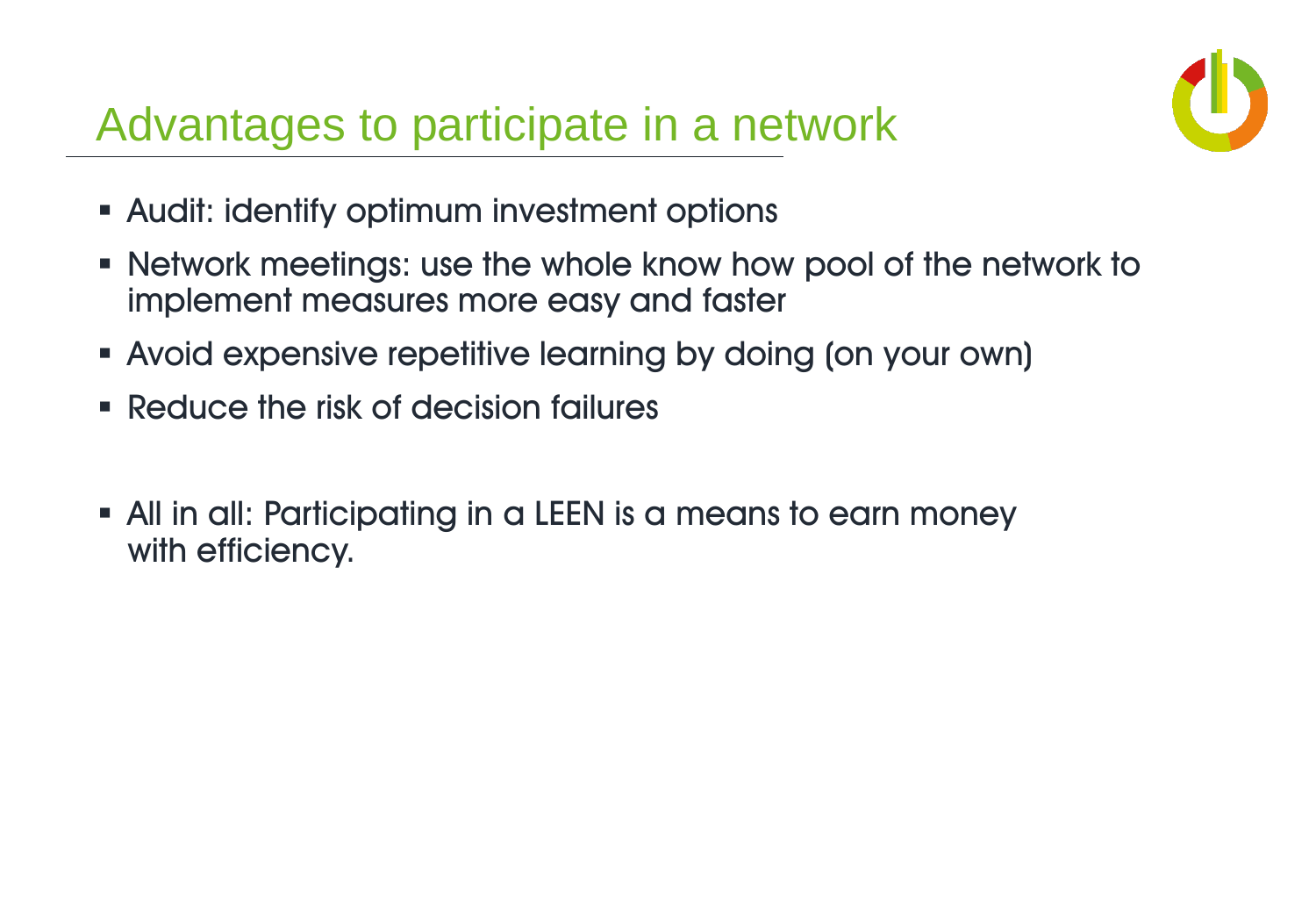#### 500 network initiative





- **lead by German associations**
- **500 networks until 2020**
- Currently: 250 networks operational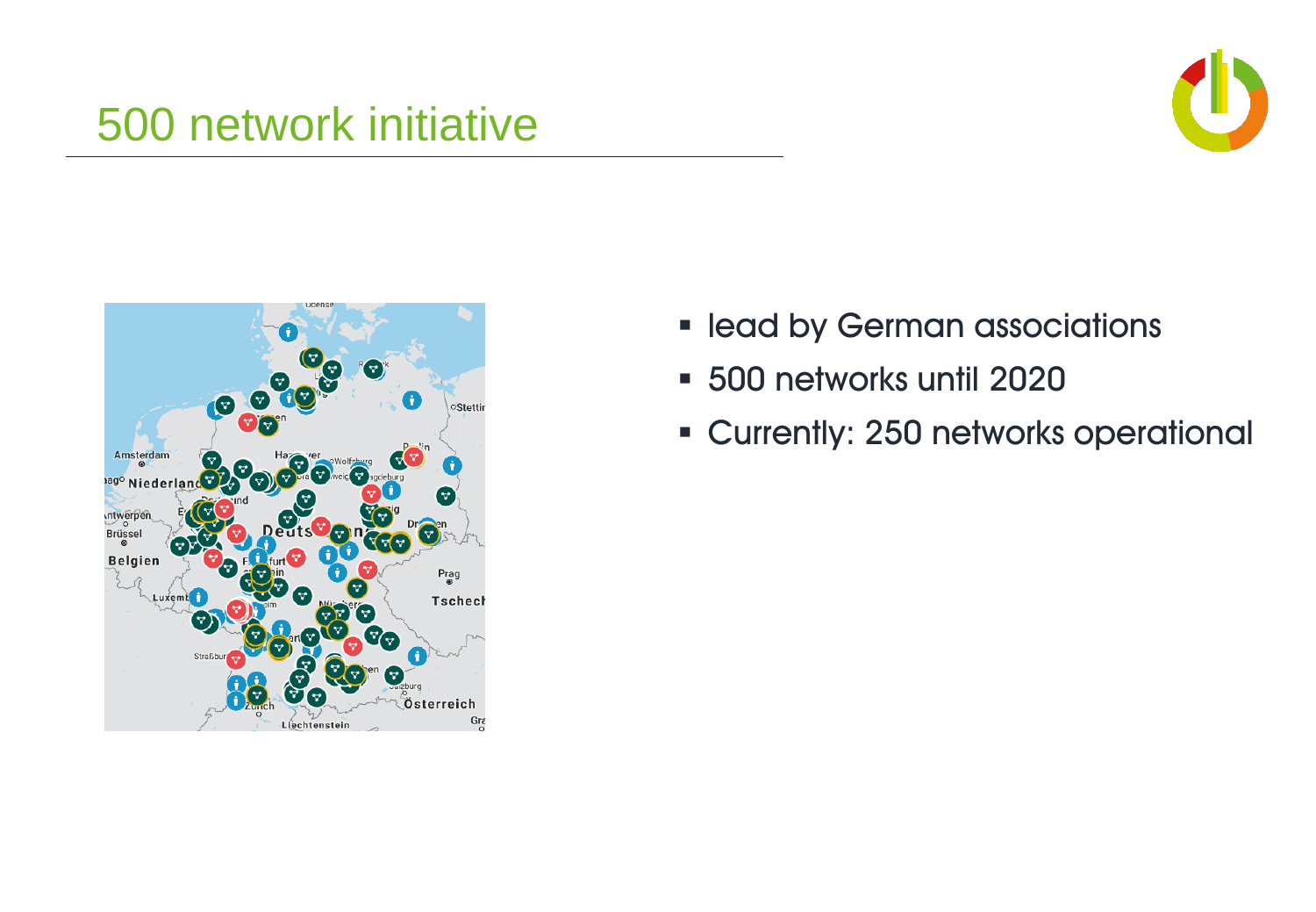

## Energy savings in the networks

| Ravensburg:        | 12.7 % (after 5 years)  |
|--------------------|-------------------------|
| Franken-Oberpfalz: | 8.7 % (after 4 years)   |
| Süd-West:          | 7.6 % (after $3$ years) |
| Hanse:             | $7.5\%$ (after 3 years) |
| Heilbronn-Franken: | 6.9 % (after $3$ years) |
| Karlsruhe:         | 6.1 % (after $3$ years) |

Networks, average annual efficiency increase: 2.2%/a German industry, average annual efficiency increase: 0.9%/a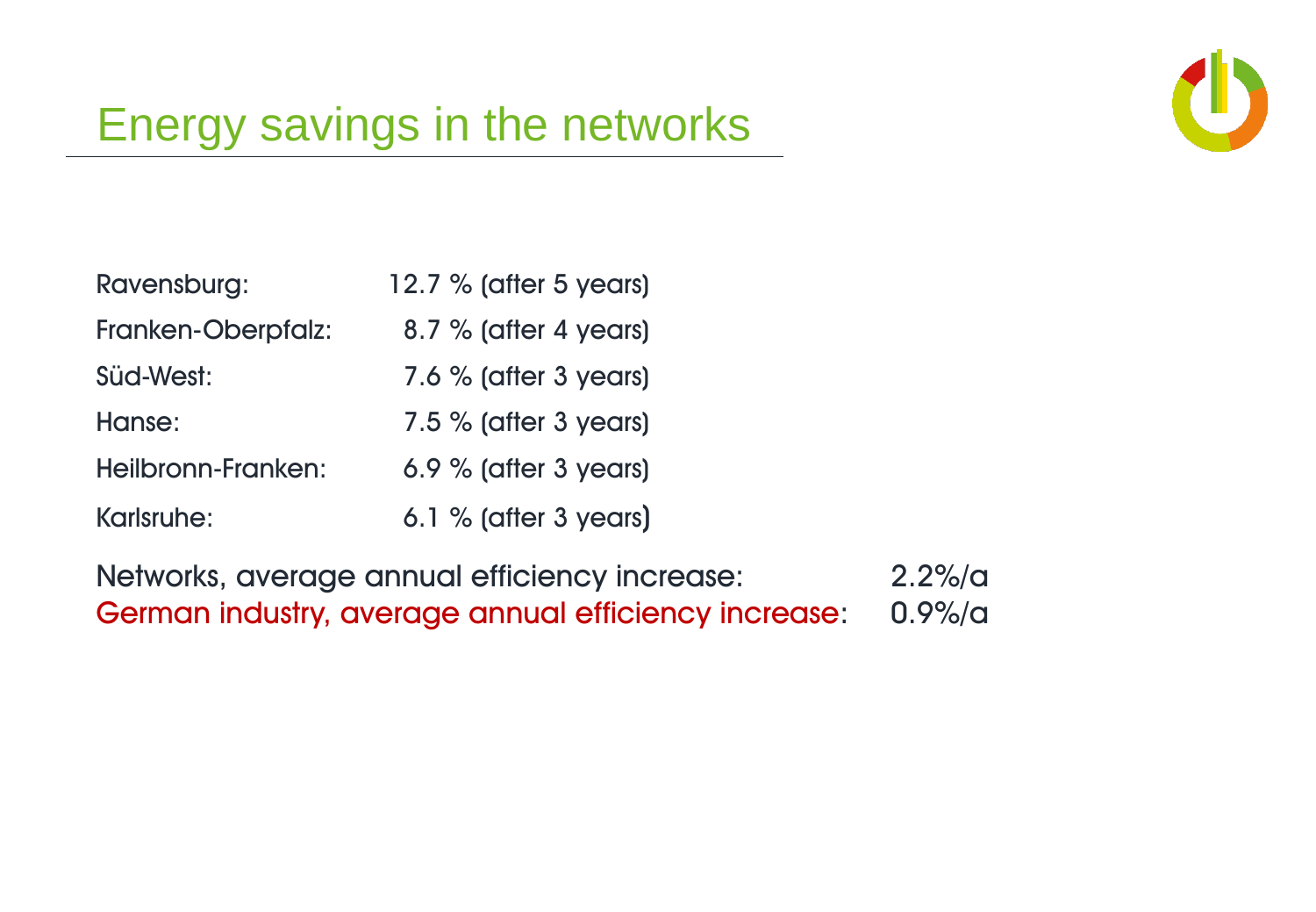

- Total investment 10 companies 2.4 million €
- Annual energy savings 10 companies 1.4 million €/a
- Average pay back period 1.7 years

Source: EnBW Sales GmbH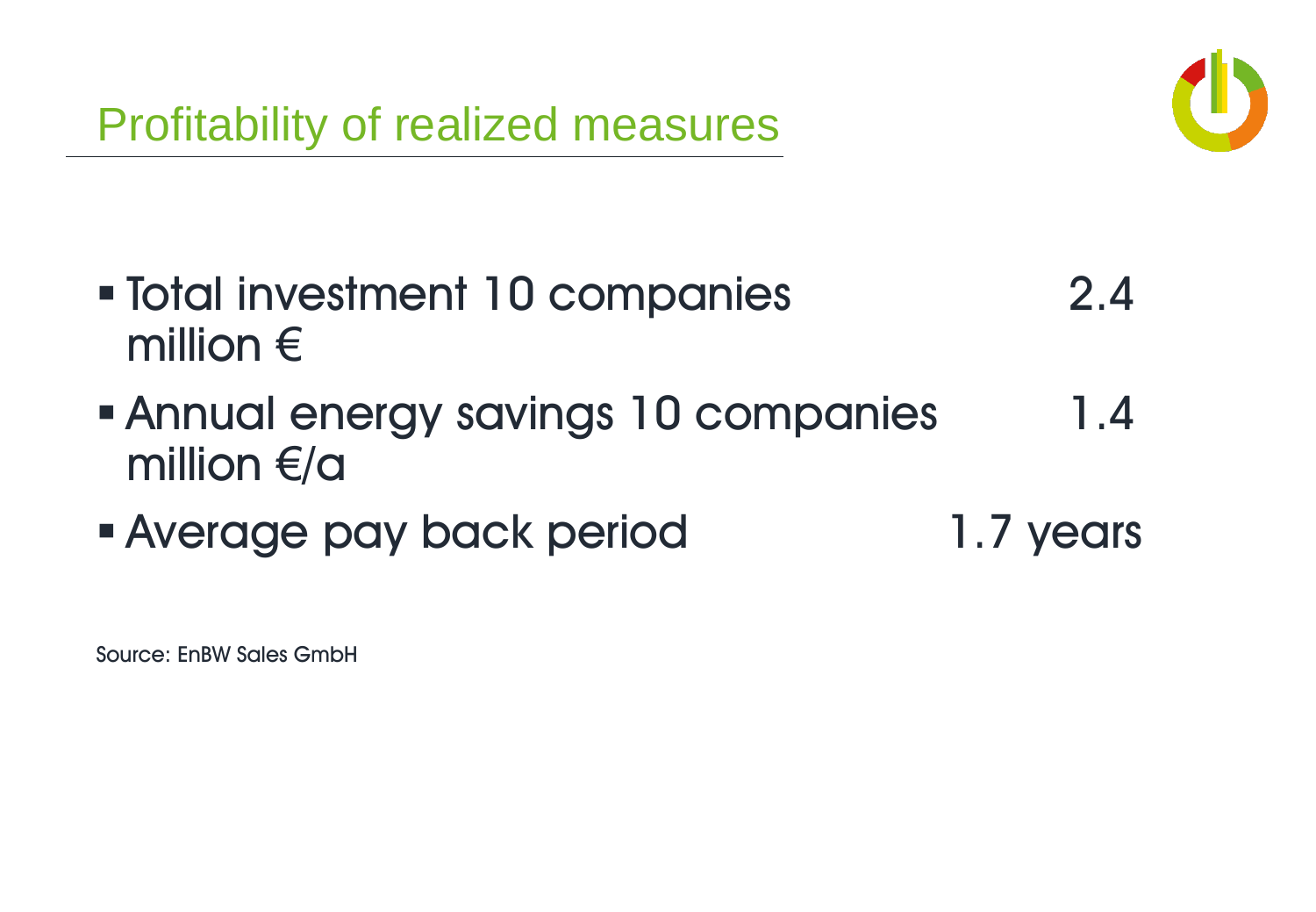#### Case study tire manufacturer: monitoring results (2009 – 2013)

| Energy & $CO2$ saved until 2013 |             |  | <b>Profitability</b> |               |
|---------------------------------|-------------|--|----------------------|---------------|
| <b>Electricity:</b>             | 2,370 MWh/a |  | Total investment:    | 940,000 EUR   |
| Natural gas:                    | 1,770 MWh/a |  | Savings:             | 490,000 EUR/a |
| <b>District heat:</b>           | 2,890 MWh/a |  | Payback:             | 1.9 years     |
| $CO2$ reduction:                | 1,560 t/a   |  | IRR:                 | 52%           |

37 measures implemented

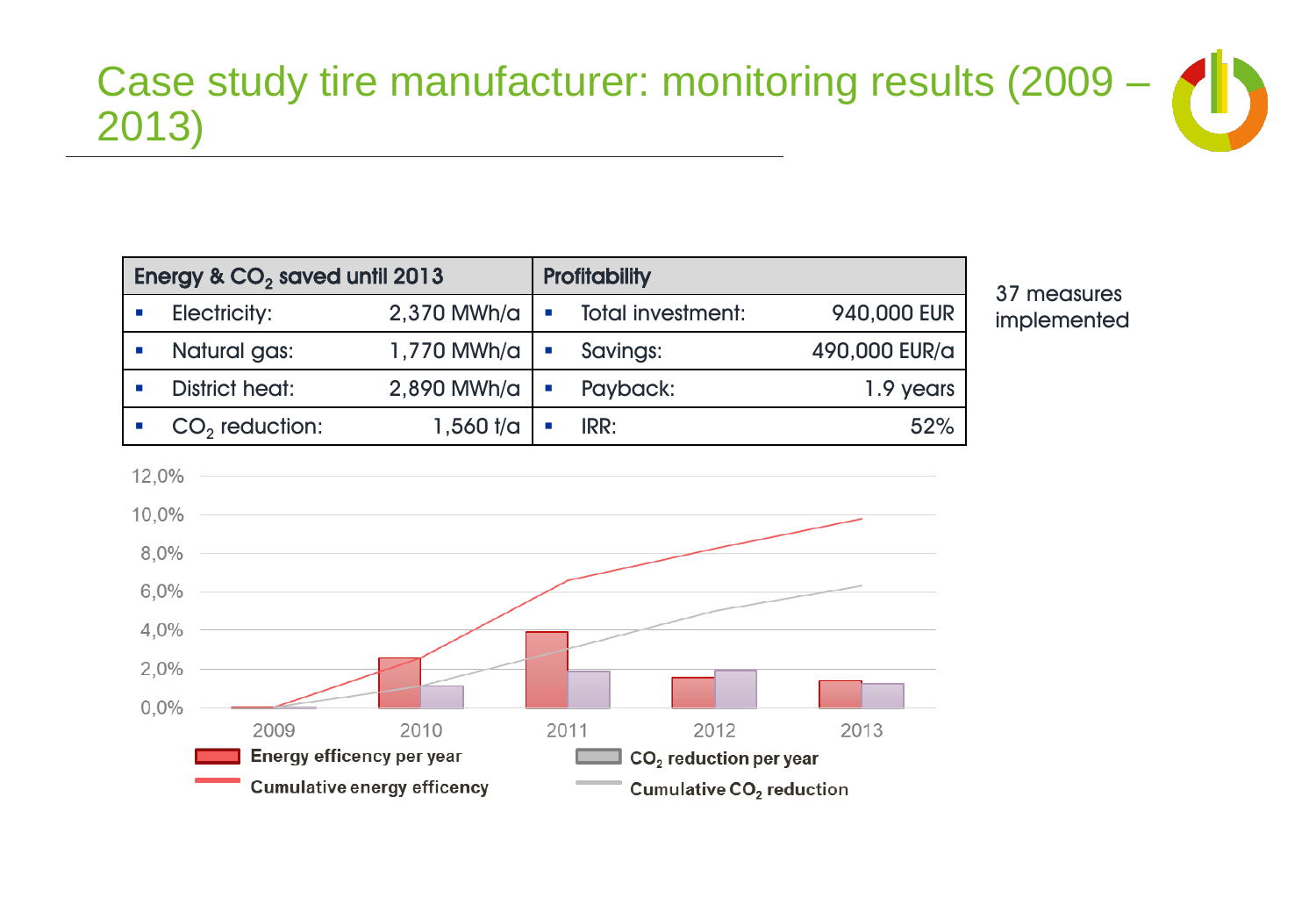#### Overall results of the 1st Nigerian network (6/2017 – 12/2018)





#### 24 measures implemented

- 8 steam systems
- 8 compressed air systems
- 3 water pumps
- 2 lighting
- 3 various

- Total investment 330 million Naira
- Annual energy savings 280 million Naira/a
- Average payback period 1.2 years

Source: GIZ, NESP I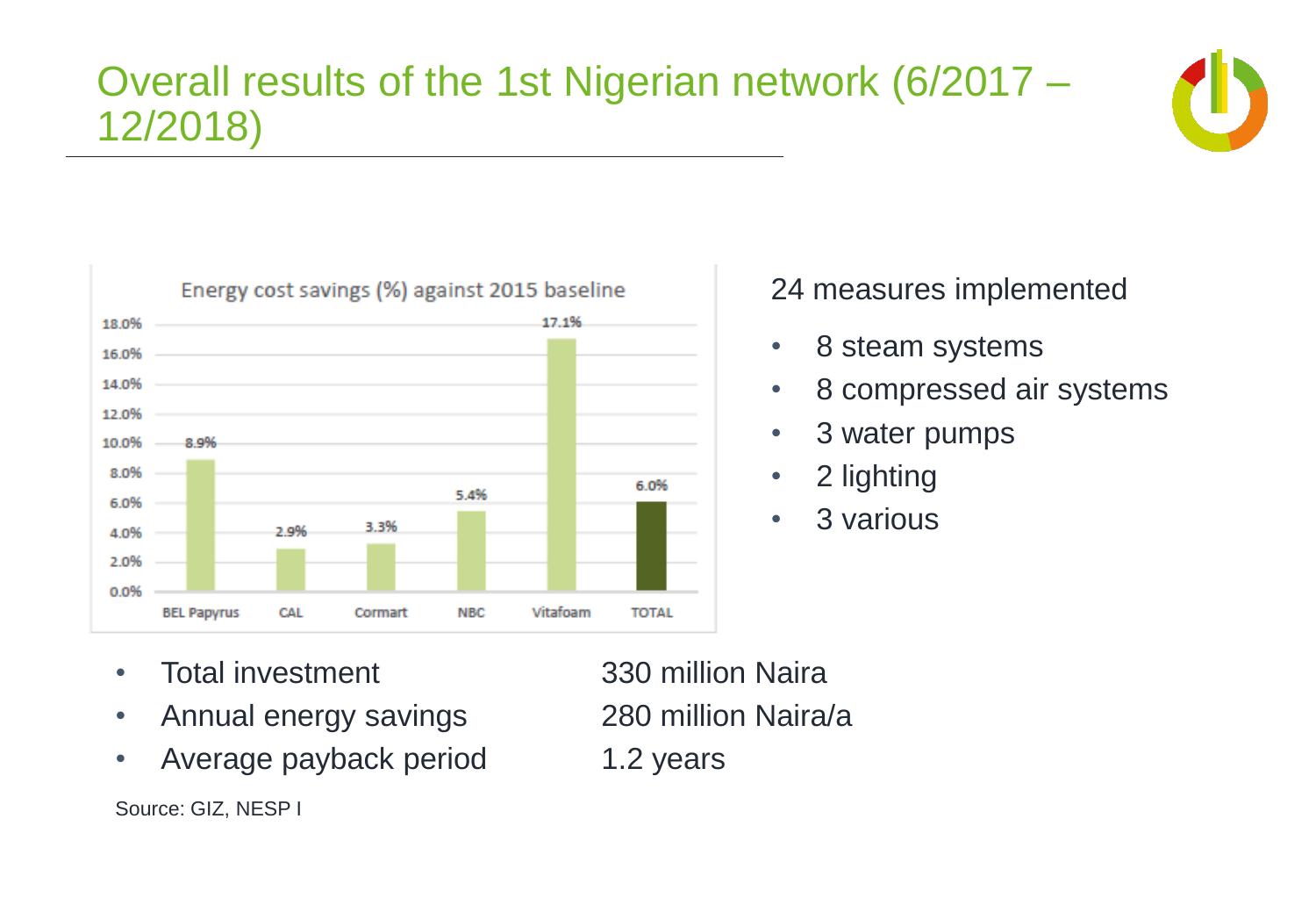

#### leenize: documentation of the whole network process

|       | Company              | <b>Site</b><br>Result<br>Audit report<br><b>Community</b>                                                                                                                                                                                                                                                                                                                                                                                                                                     |
|-------|----------------------|-----------------------------------------------------------------------------------------------------------------------------------------------------------------------------------------------------------------------------------------------------------------------------------------------------------------------------------------------------------------------------------------------------------------------------------------------------------------------------------------------|
| Pen:  |                      | Network target setting                                                                                                                                                                                                                                                                                                                                                                                                                                                                        |
|       | Company:             | Certificate of Conformity<br>Master data for companies and their<br>sites<br>Within a conformity assessment the organisation<br>Leen GmbH                                                                                                                                                                                                                                                                                                                                                     |
| Site: |                      | at the location<br>Measures, energy carriers, energy<br>Schönfeldstraße 8, 76131 Karlsruhe<br>has proven that the online solution "leenize", version 2.1.0<br>breakdown                                                                                                                                                                                                                                                                                                                       |
|       | <b>Result:</b>       | Result on different levels: network,<br>supports the reporting according to<br>company, site<br>DIN EN 16247-1                                                                                                                                                                                                                                                                                                                                                                                |
|       | <b>Audit report:</b> | Writing an audit report (in accordance<br>taking into account the "BAFA-Merkblatt" on energy audits dated 28 <sup>th</sup> of June 2019<br>And the BAFA-I eittaden" on energy audits dated 26 <sup>th</sup> of <sup>8</sup> une 2019<br>taking into account the "bara-miericolatt" on energy audits dated 26".<br>and the "BAFA-Leitfaden" on energy audits dated 26" of June 2019.<br>with ISO 50002)<br>The results of the audit are listed in detail in the report $N^{\circ}$ i-19-23738. |
|       | Community:           | Berlin, 12th of September 2019<br>Network communication (agenda,<br>$minutes, news \ldots)$<br>Andreas Lemke<br>Head of Certification Body<br>Lead auditor ISO 50001                                                                                                                                                                                                                                                                                                                          |
|       |                      | nergy auditor according BAFA<br><b>PAGUTCET</b> Entertainments to a 1243 Bellin - Garmany Hyundezen de<br>Nº   19-23738<br>alnor                                                                                                                                                                                                                                                                                                                                                              |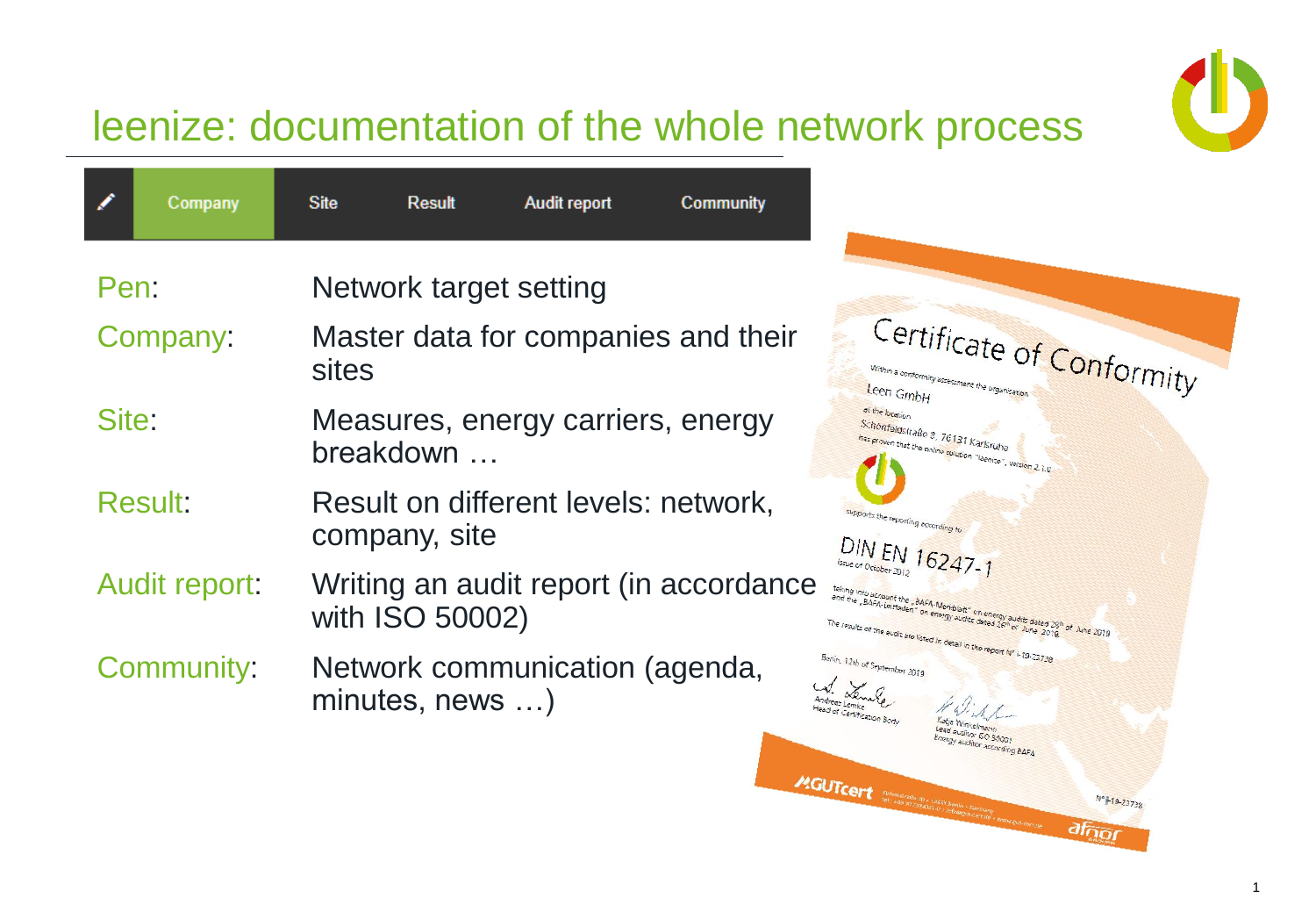

### Network overview – saving potentials



| Open       | Projected | In progress | <b>Finished</b> | Rejected   |
|------------|-----------|-------------|-----------------|------------|
| <b>NaN</b> | 2.454     | 35.219      | 108.783         | <b>NaN</b> |
| <b>NaN</b> | 14        | 223         | 284             | NaN        |
| <b>NaN</b> | 8         | 45          | 395             | <b>NaN</b> |
| <b>NaN</b> | 25        | 274         | 1.011           | <b>NaN</b> |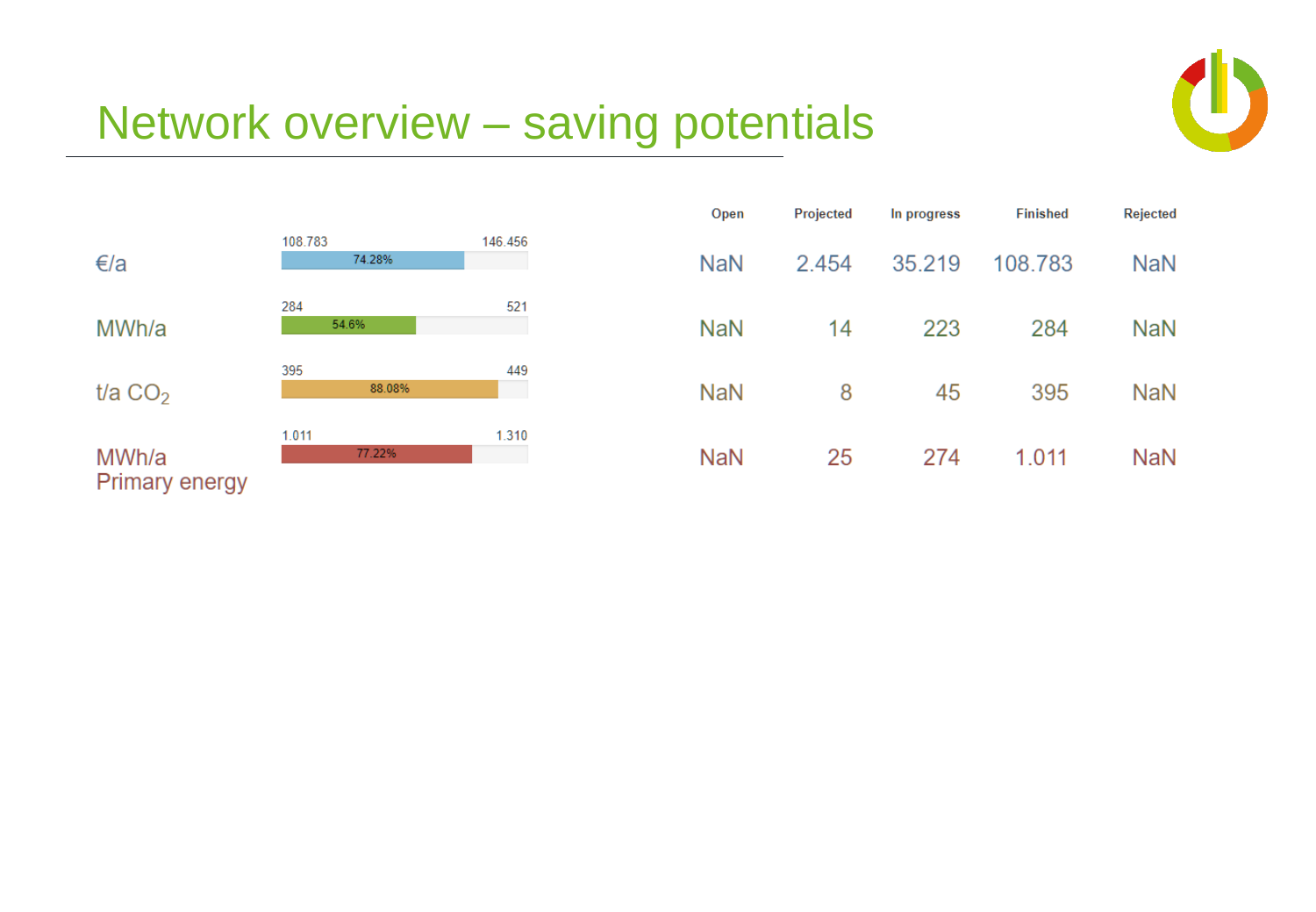

## Tracking measures

| ≎                    | ≎<br><b>Status</b> | ID<br>$\hat{\phantom{a}}$   | Net present value ( $\epsilon$ ) $\hat{\varphi}$ | Internal rate of return $(\%)$ | Static payback (a) $\hat{\phi}$ |
|----------------------|--------------------|-----------------------------|--------------------------------------------------|--------------------------------|---------------------------------|
| $\blacktriangledown$ | In progress        | M 01 Condensing Boiler      | 20.058                                           | 21,94                          | 4,8                             |
| ✔                    | Open               | M 02 Steam boiler           | 85.559                                           | 17,51                          | 5,9                             |
| ✔                    | Open               | M 02 Steam boiler           | 73.319                                           | 16,49                          | 6,3                             |
| ✔                    | Open               | M 03 Thermostatic<br>valves | 371                                              | 12,81                          | 8,0                             |
| $\blacktriangledown$ | In progress        | M 04 Insulation of tank     | 5.639                                            | 620,24                         | 0,2                             |
| $\blacktriangledown$ | Finished           | M 06 Recuperation           | 17.723                                           | 30,90                          | 3,3                             |
| $\blacktriangledown$ | In progress        | M 07 Insulation             | 19.986                                           | 96,50                          | 1,0                             |
| ✔                    | Open               | M 08 Heat recovery          | 25.190                                           | 144,29                         | 0,7                             |